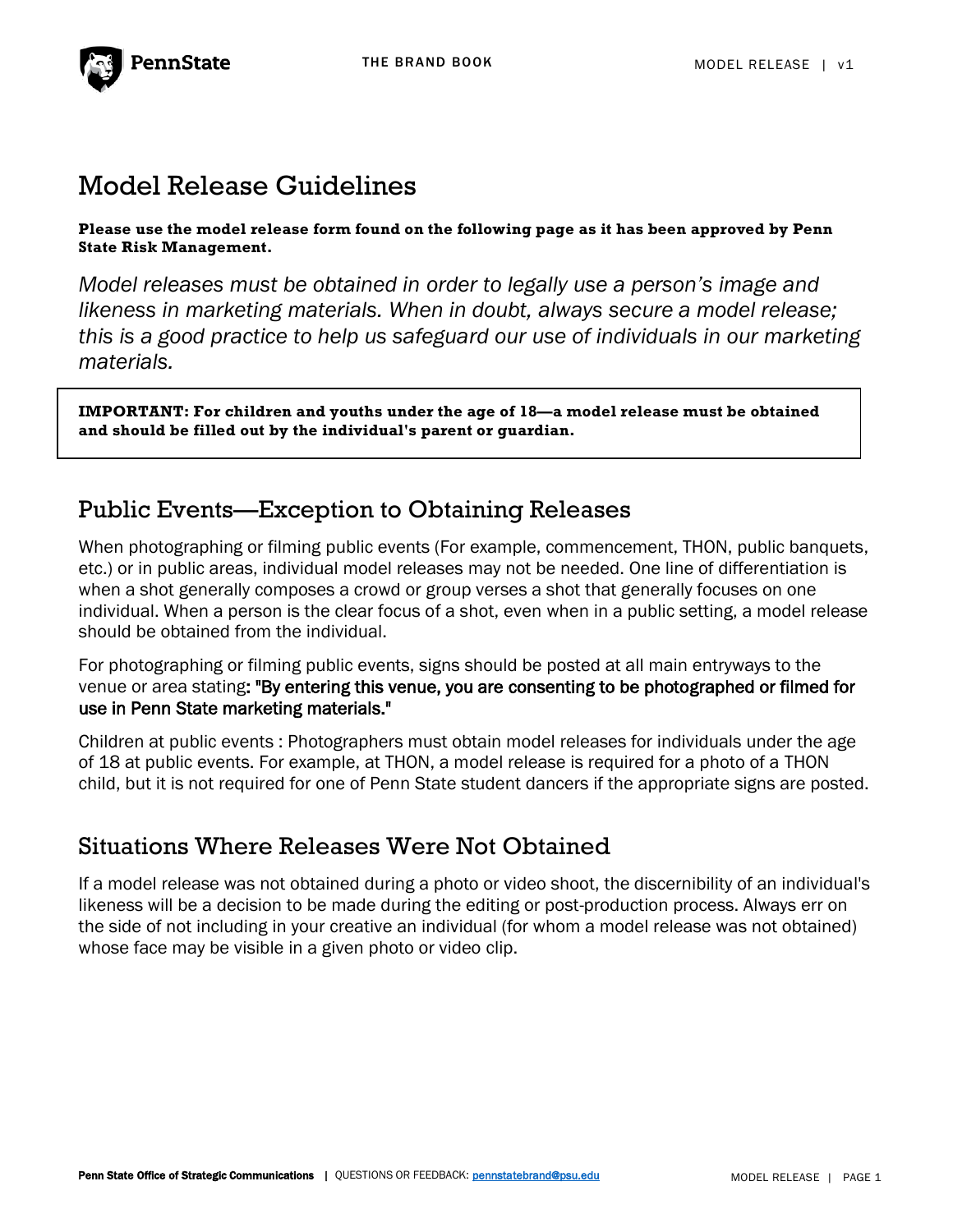

## Electronic Releases

Electronic apps and online software can be utilized instead of paper form to capture releases. Strategic Communications uses *Easy Release,* one such phone app that captures digital signatures and organizes releases to be stored with the image when downloaded. More information can be found [here](https://itunes.apple.com/us/app/easy-release-model-release-app/id360835268?mt=8).

Please note: the legal language from University Marketing's model release must be copied and pasted in to Easy Release's "Release Legal Text Defaults" form. To do this, open the Easy Release app, go into settings, scroll down to "Release Legal Text Defaults" and click on "model-standard" in the dropdown menu. Click on the plus (+) symbol on the lower left hand corner; Enter 'Penn State Model Release' in the name field and copy and paste the legal language from the University Marketing Model release into the "legal text" field in Easy Release. Click Done.

Once the new release has been added, ensure it is your default by scrolling down to "Release Legal Text Defaults" in settings and click on "Penn State Model Release" in the dropdown menu.

## Storing Model Releases

- All paper model releases should be organized by date and event and filed in an area that can be secured.
- Digital releases should be archived and organized by date and event on a secure server.

## **brand.psu.edu**

Penn State is an equal opportunity, affirmative action employer, and is committed to providing employment opportunities to all qualified applicants without regard to race, color, religion, age, sex, sexual orientation, gender identity, national origin, disability, or protected veteran status.

THIS PUBLICATION IS AVAILABLE IN ALTERNATIVE MEDIA ON REQUEST. Produced by the Penn State Department of University Marketing U.Ed. SCM 18-57